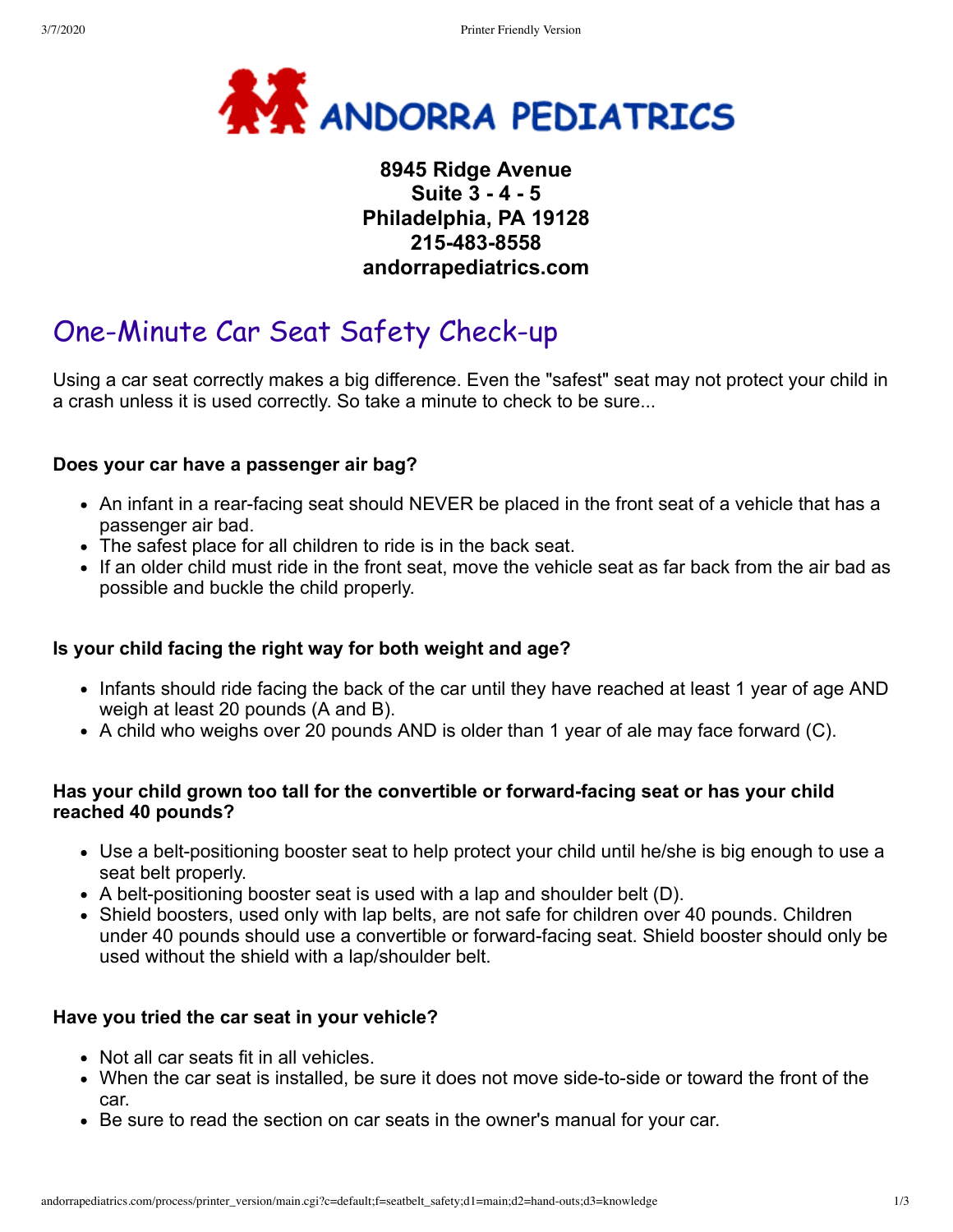## **Is the seat belt in the right place and pulled tight?**

- Route the seat belt through the correct path (check your instructions to make sure)
- Kneel in the seat to press it down, and pull the belt tight.
- A convertible seat has two different belt paths, one for infants and one for toddlers.
- Check the owner's manual for your car to see if you need to use a locking clip or a tether to keep the safety seat secure.